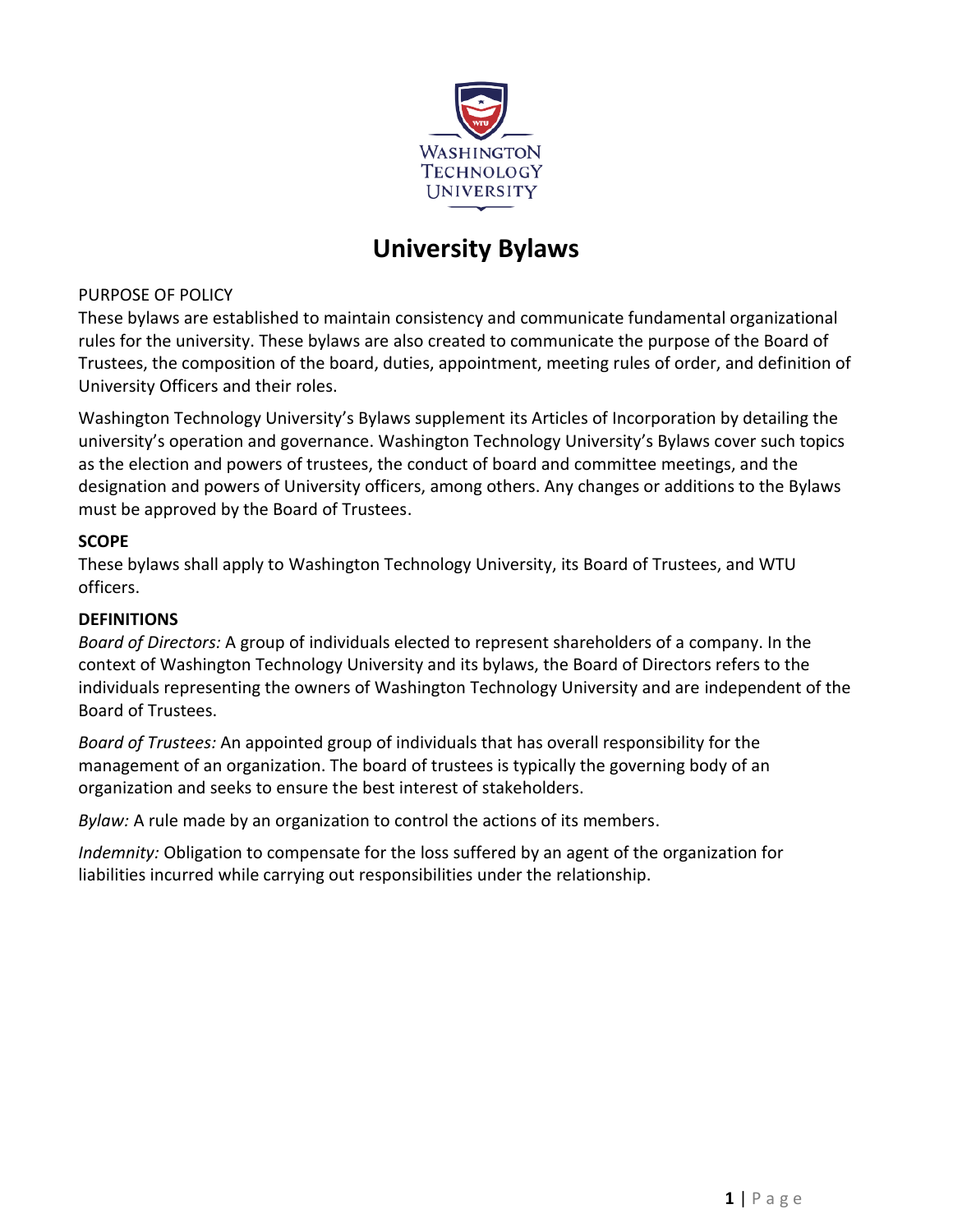## **POLICY**

#### **ARTICLE I - Name**

The legal name of this independent private body is Washington Technology University Inc. ("WTU").

## **ARTICLE II - Purposes of Organization**

The purposes for which the University is organized are to carry out and exercise the powers, rights, duties, and privileges, within and outside this state and country, as an educational institution.

## **ARTICLE III - Board of Trustees**

#### **1. Business and Affairs**

The University shall be governed, and the business and affairs of the University shall be managed by the Board of Trustees of Washington Technology University, known hereon as simply the "Board", which may exercise all such powers, rights, duties, and privileges as are expressly conferred upon the University, or that are implied or are incident to such powers, rights, duties and privileges. The Board may delegate and provide for the further delegation of any and all such powers, rights, duties and privileges subject to limitations expressly set forth in the bylaws.

#### **2. Membership**

The membership of the Board is established by the Washington Technology University, Inc. Board of Directors. The Board shall consist of five (5) members. Except for the President of the University, the Trustees are appointed by Washington Technology University, Inc's Board of Directors and are subject to confirmation by the Board of Trustees. To assist the Board of Directors in appointing Trustees, the Board of Directors may submit a list of nominees to the Chair of the Board of Trustees for consideration whenever there is a vacancy.

#### **3. Vacancies**

A vacancy on the Board shall exist upon the death, resignation, removal, or expiration of the term of any Trustee. A Trustee may resign at any time by delivering written notice to the Board of Directors, the Chair of the Board of Trustees, and the President of the University.

#### **4. Removal**

A Board Officer may be removed from office by a majority vote of Trustees eligible to vote. The Board may terminate the status of the President as a Trustee by terminating the President's appointment as President of the University, subject to the rights, if any, of the President under a contract of employment.

#### **5. Board Officers**

a. Every two years, the Board shall select one of its members as Chair and another as Vice Chair, who shall be the Board Officers. The term for a board officer shall be approximately two years (as established by quarterly meeting dates), or until death, resignation, removal, or expiration of appointment as a Trustee within a term. The Chair and Vice Chair may be elected to consecutive terms without limitation. The Chair and Vice Chair shall not be employees or students of the University or members of the Board of Directors. The Board may appoint such other Board Officers, including a Second Vice Chair, with such duties as the Board determines necessary or appropriate.

b. In the event of a vacancy in the position of Chair, the Vice Chair shall, as soon as practicable, call a meeting of the Board for purposes of filling the vacancy; the Vice Chair shall temporarily assume the responsibilities of the Chair until such a meeting occurs and a new Chair is elected. A vacancy in the position of Vice Chair shall be filled by the Board at its next meeting. In the event of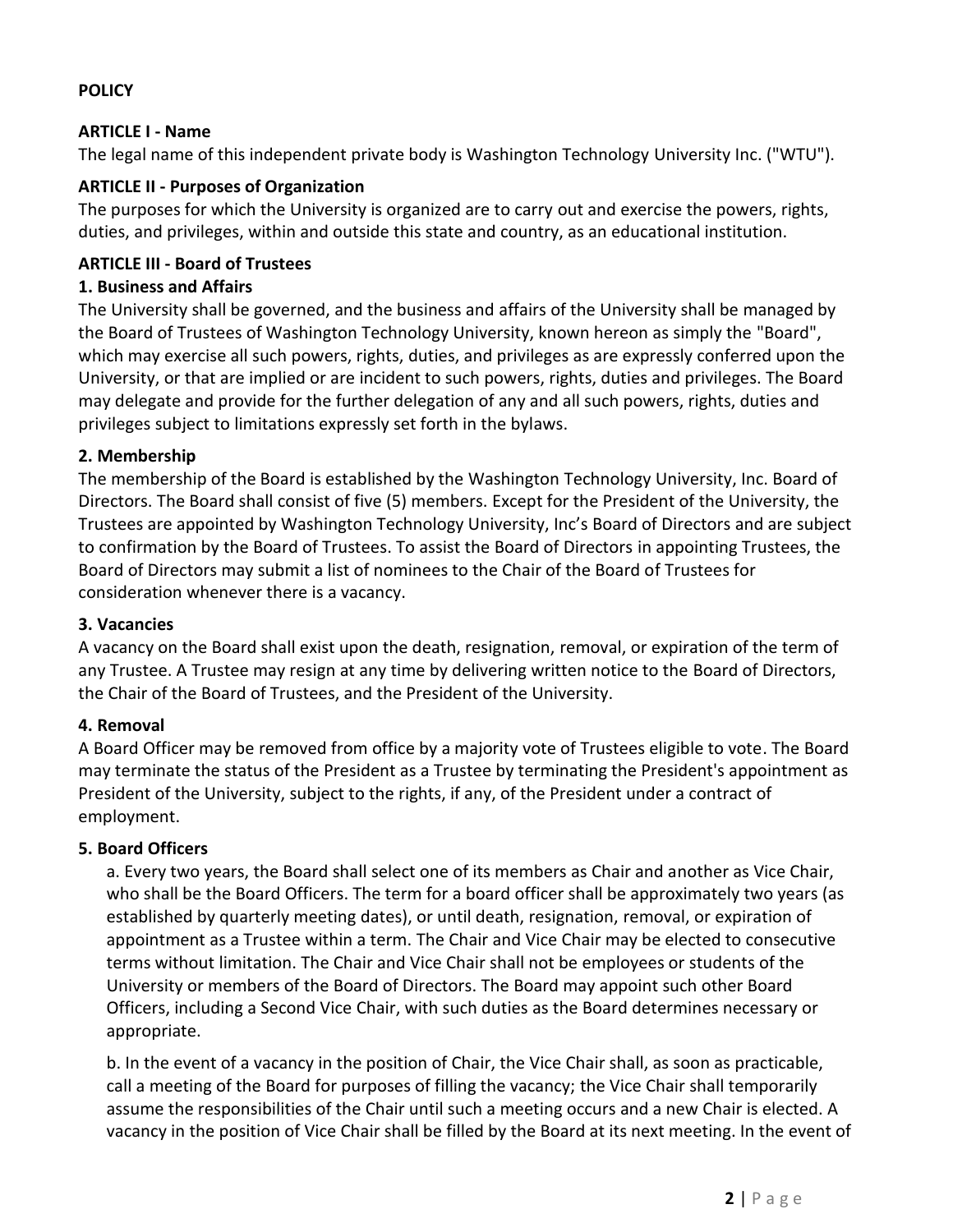a vacancy in both positions simultaneously, the President of WTU shall facilitate a meeting of the Board, as soon as practicable, for purposes of filling both vacancies.

c. The Chair shall establish the agenda for and preside at all meetings of the Board. The Chair shall perform such other duties as assigned by the Board. In the absence of the Chair or in the event of the Chair's inability to act, the Vice Chair shall perform the duties of the Chair, and when so acting, shall have the powers of and be subject to all the restrictions upon the Chair. The Vice Chair shall perform such other duties as assigned by the Board.

d. Notwithstanding the appointment of a Chair and Vice Chair, authority is vested in the Board collectively and not in any individual Trustee. Individual trustees do not speak on behalf the University unless authorized to do so by the Board or Chair. The Chair may speak on behalf of the University, unless otherwise determined by the Board.

e. A Board Officer serves at the pleasure of the Board. A Board Officer may be removed from office by a two‐thirds majority vote of Trustees eligible to vote. A Board Officer may voluntarily relinquish his or her position Chair or Vice Chair by submitting a letter of resignation to the Secretary with an effective date.

# **6. Compensation; Reimbursement of Expenses**

A Trustee performing his or her official duties is not acting as an employee of the University and shall not receive a salary. In accordance with University policy and upon approval by first the Secretary and then the Treasurer of the University, a Trustee may be reimbursed for reasonable expenses incurred in connection with the performance of official duties.

# **7. Faculty and Non‐faculty Staff Trustees**

The Faculty Trustee and Non‐faculty Staff Trustee are each hereby granted reasonable leave with pay at their regular salaries as employees of the University to attend meetings of the Board and other official Board functions that occur between the hours of 8 a.m. and 5 p.m. Pacific Time Monday through Friday. Nothing in this section shall be deemed to alter the compensation of the faculty member or staff member for the performance of their duties as a University employee.

# **ARTICLE IV - Meetings of the Board**

# **1. Meetings**

A "Meeting" of the Board is the convening of the Board for a purpose for which a quorum is required in order to decide or to deliberate toward a decision on any matter. A Meeting does not include any on‐site inspection of any project or program or the attendance of Trustees at any international, national, regional, state, or local association.

# **2. Quorum of the Board**

Except as otherwise specified herein, a quorum of the Board is required to conduct Board business. A quorum of the Board shall be a majority of the Trustees in office at the time of the meeting. However, Trustees who have been disqualified from voting on a matter shall not be considered to be a Trustee in office for purposes of establishing a quorum in relation to that matter.

# **3. Manner of Acting**

a. Except as otherwise specified herein, action upon a matter for which a quorum is required shall be taken upon the approval of a majority of the Trustees present.

b. All Trustees present must vote affirmatively or negatively on any matter on which a vote is called by the Chair, except that a Trustee may not vote if the Trustee is disqualified from voting under law, these bylaws, or applicable policy. Abstentions may be permitted by the Chair.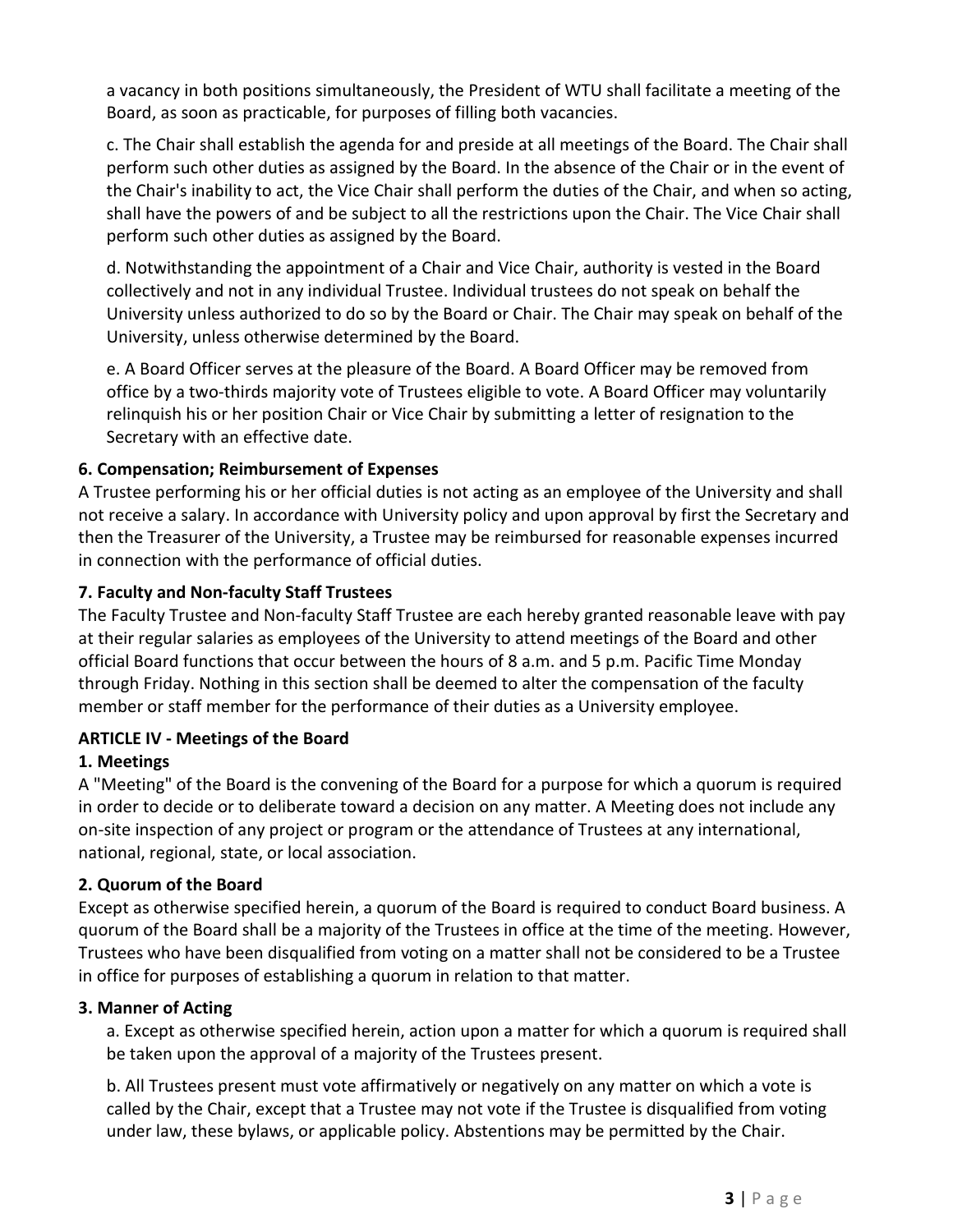c. The Board may permit any or all Trustees to participate in a meeting by, or conduct the meeting through use of, any means of electronic communication by which all Trustees participating may simultaneously hear each other or otherwise communicate with each other during the meeting. Participation in such a meeting by a Trustee shall constitute such Trustee's presence in person at the meeting.

d. Any item referred to the Board under unanimous support from a committee may be presented to the Trustees on a Consent Calendar at the recommendation of the committee chair. The Consent Calendar shall be considered at the next regularly scheduled meeting of the Board and all items on the Consent Calendar shall be considered en bloc. An item shall be removed from the Consent Calendar if two or more trustees so request, in writing to the Chair, not later than two hours prior to convening of the Board meeting at which the Consent Calendar will be considered. An item may be removed from the Consent Calendar at the discretion of the Chair at any time.

# **4. Quorum not Required**

A majority of the voting Trustees present at a meeting that is subject to the quorum requirements of this Article, although less than a quorum, may:

a. Adjourn the meeting from time to time to a different time or place before the date of the next regular meeting without further notice of any adjournment. At such adjourned meeting at which a quorum is present, any business may be transacted that might have been transacted at the meeting originally held.

b. Set a time for adjournment.

c. Call a recess.

d. Take any measure necessary or appropriate to assemble a quorum.

# **5. Parliamentary Rules. Procedural**

Procedural disputes shall be resolved by reference to Robert's Rules of Order, as interpreted by the Chair.

# **ARTICLE V - Meeting Procedures**

# **1. Regular Meetings**

Regular Meetings of the Board shall be held at least once quarterly on such dates and at such times as specified by the Chair, and on such additional dates and at such times as specified by the Chair or in writing signed by a majority of the Trustees then in office.

# **2. Special Meetings**

Special Meetings of the Board may be called at any time by the Chair and must be called by the Chair within twenty-four (24) hours after the Chair's receipt of a written request for a special Meeting signed by a majority of the Trustees then in office and specifying the purpose of the meeting. Signatures may be electronic and in counterparts.

# **3. Emergency Meetings**

Emergency Meetings of the Board may be called at any time by the Chair in instances of an actual emergency and must be called by the Chair within twenty-four (24) hours after the Chair's receipt of a written request for such a meeting signed by a majority of the Trustees then in office, identifying the actual emergency and specifying the purpose of the meeting. Signatures may be electronic and in counterparts. Minutes of emergency Meetings shall describe the emergency justifying the emergency Meeting.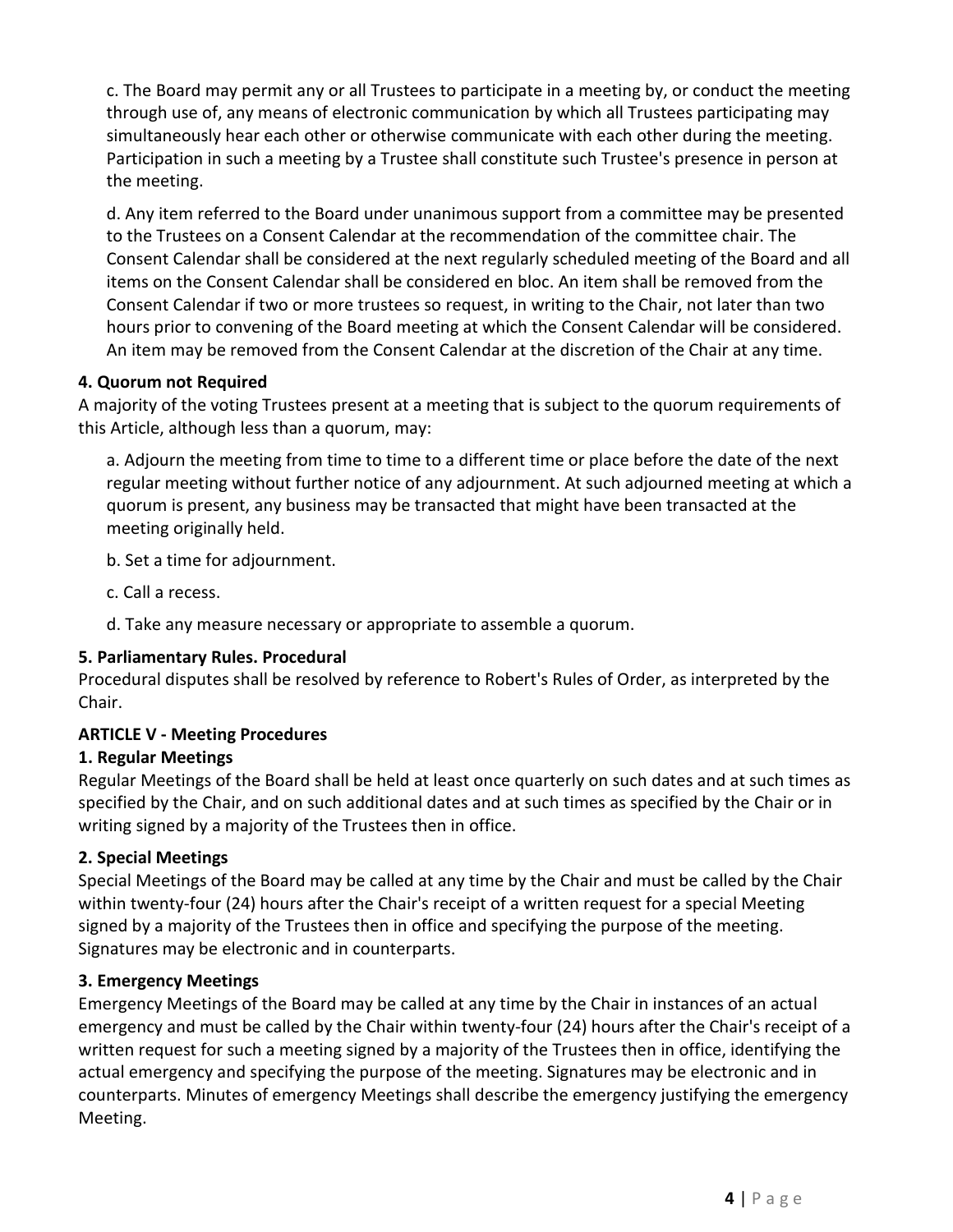## **4. Place of Meetings**

All regular Meetings and special Meetings of the Board shall be held at a location owned, controlled, leased, or licensed by the University. Emergency Meetings necessitating immediate action may be held at other locations.

#### **5. Notice of Meetings**

a. Notice of all regular Meetings shall be given in a manner reasonably calculated to give interested persons actual notice of the time and place of the meeting and principal subjects anticipated to be considered at the meeting.

b. Notice of a regular or special Meeting must be given to each Trustee at least 48 hours prior to the hour of the meeting. Notice to each Trustee of an emergency Meeting shall be appropriate to the circumstance.

#### **6. Minutes of Meetings**

The Board shall provide for the taking of written minutes of all Meetings, which minutes shall give a true reflection of the matters discussed and actions taken at the Meetings and the views of the participants.

#### **ARTICLE VI - Officers of the University**

# **1. Officers**

The officers of the University shall be a President, Treasurer, General Counsel, Secretary, and such other officers as may be deemed necessary by the President to conduct University business. The officers shall have such authority and perform such duties as set forth in the law and these Bylaws and as may be prescribed by the Board or President.

#### **2. President**

The Board shall appoint a President. The President of the University is the President of the Faculty. The President is also the executive and governing officer of the University, except as otherwise provided by statute or action of the Board. Subject to the supervision of the Board, the President of the University has authority to direct the affairs of the University. The President shall, from time to time, report to the Board all significant matters within the President's knowledge related to affairs of the University. The President shall perform such other duties as assigned by the Board. The President may appoint other officers and employees of the University, who shall have such powers and duties as may be prescribed by the President.

# **3. Chief Financial Officer (CFO)**

The President shall appoint a chief financial officer, who shall be the Treasurer. Subject to the supervision of the Board and applicable law, the Treasurer of the University shall properly account for all monies collected, received, and expended by the University and all real and personal property of the University. The Treasurer will keep and maintain, or cause to be kept and maintained, adequate and correct records of the assets, liabilities, and business transactions of the University. The Treasurer will disburse the funds of the University as may be provided for by the Board, may settle and pay all claims against the University, and will render to the President or the Board, upon request, an account of the financial condition of the University.

#### **4. General Counsel**

The President shall appoint a General Counsel. The General Counsel to the University is the chief legal officer of the University and represents and advises the University, including the Board, officers, and employees, in all matters related to the affairs of the University. The General Counsel is authorized to accept legal process on behalf of the University.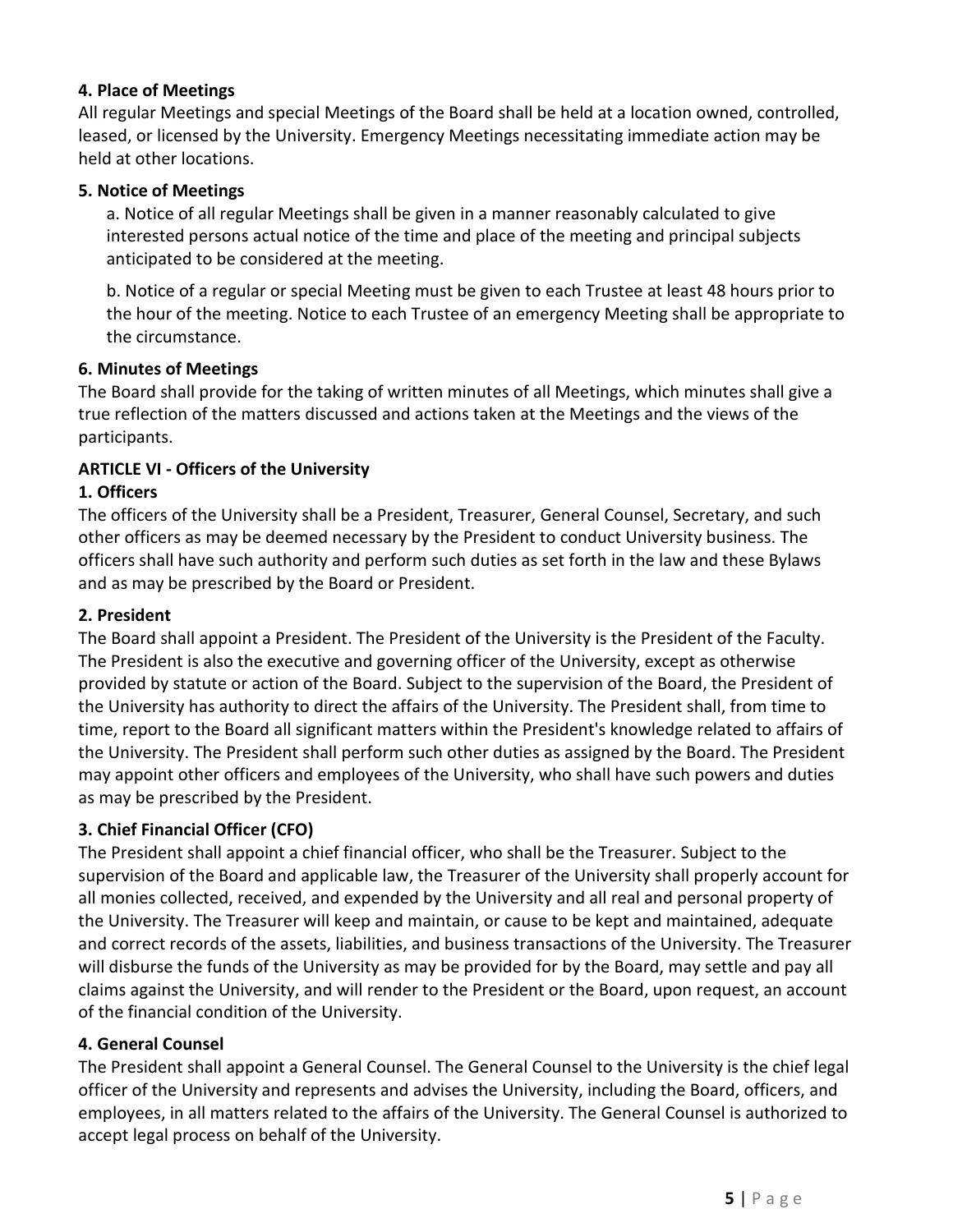#### **5. Secretary**

The President shall appoint the Secretary. The Secretary shall be responsible for the giving of required notices of meetings of the Board and the preparation of the minutes.

## **ARTICLE VII - Board Committees**

The Board may establish such committees as it deems appropriate or necessary from time to time and shall define the duties and reporting requirements of such committees and the membership of the committees.

#### **ARTICLE VIII – Not Used**

There was no Article VIII in the approved policy. This statement is here for clarification only.

#### **ARTICLE IX - Conflicts of Interest**

#### **1. In General**

Subject to the requirements of law and of this Article IX, the Board may take any action involving either a potential conflict of interest or an actual conflict of interest. Prior to taking any action in an official capacity on any matter involving a potential conflict of interest or an actual conflict of interest for a Trustee, the Trustee shall announce the nature of the potential or actual conflict of interest. Any Trustee having an actual conflict of interest in a transaction with the University shall in addition (i) refrain from participating in any discussion or debate on the issue out of which the conflict arises, and (ii) refrain from voting on the issue, unless the Trustee's vote is necessary for Board action on the issue.

#### **2. Member of Board of Directors Serving on Board of Trustees**

A member of the Board of Directors serving on the Board of Trustees could experience a conflict of interest resulting from the member's interests as a Director of the university and the member's duty to further the University's mission. The Board may determine that such potential or actual conflict of interest exists by majority vote. This does not remove or diminish in any way the expectation that the Member identify and declare a conflict of interest where one exists.

#### **3. Other**

The Board may adopt such other policies and standards pertaining to conflict of interest and ethics as the Board determines to be appropriate.

#### **ARTICLE X – Indemnity**

# **1. Right to Indemnification**

To the fullest extent permitted by Washington State Law, the University will indemnify any person (and that person's heirs, executors, guardians, administrators, assigns and legal representatives) who was or is made, or threatened to be made, a party to or is involved in (including as a witness) any threatened, pending or completed action, suit, proceeding or inquiry, whether civil or criminal, administrative or investigative, brought in the right of the University or otherwise, by reason of the fact that he or she is or was a Trustee or officer of the University, against any and all liability, loss, and expense actually and reasonably incurred or suffered by such person in connection therewith, including judgments, fines, amounts paid or to be paid in settlement of such action or proceeding, and attorneys' fees actually and necessarily incurred as a result of such action or proceeding or an appeal therein. Reference to serving any employee benefit plan will include such service as a Trustee or officer that imposes duties on, or involves services by, that Trustee or officer with respect to an employee benefit plan, its participants, or beneficiaries. The right of indemnification provided in this Article X will continue for a person who has ceased to serve in an indemnified capacity with respect to the prior service in an indemnified capacity. The right to indemnification includes the right to be paid by the University the expenses incurred in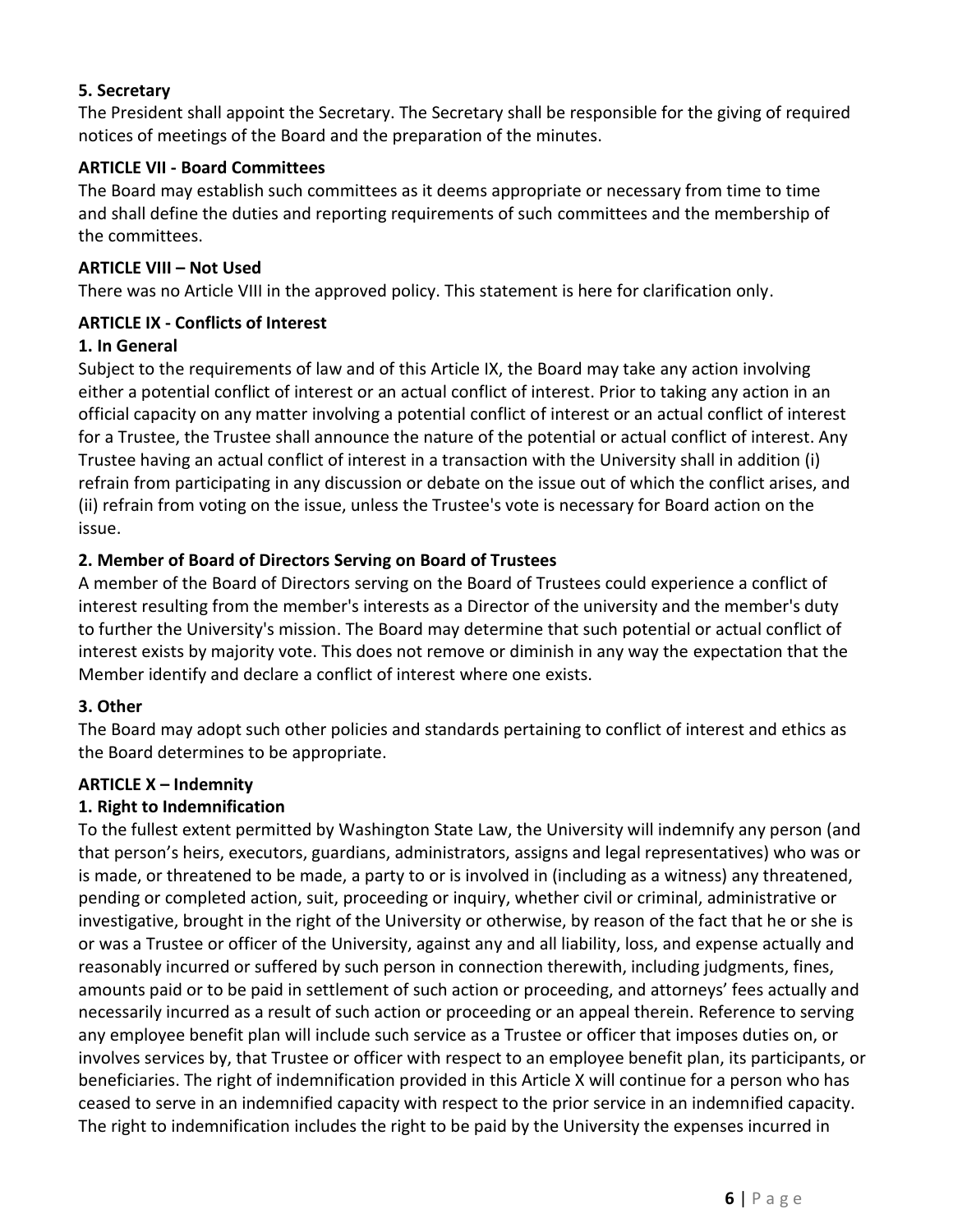defending an action, suit, proceeding or inquiry, whether civil or criminal, administrative or investigative, in advance of the final disposition thereof; provided, however, that the payment of such expenses will be made only upon receipt by the University of an undertaking by or on behalf of such person to repay (i) the sum advanced, in case the person receiving that sum is ultimately found not to be entitled to indemnification under this subsection 1, or (ii) that part of the sum advanced that exceeds the indemnification to which such person is ultimately determined to be entitled under this subsection 1. A. A person entitled to be indemnified as a matter of right under this subsection 1 may elect to have such right interpreted based on the Washington State Corporation Law in effect at the time of the occurrence of the event or events giving rise to the action or proceeding or in effect at the time indemnification, including reimbursement or advancement of expenses, is sought.

#### **2. Right of Claimant to Bring Suit**

If a claim for indemnification under subsection 1 of this Article X is not paid in full by the University within ninety days after a written demand therefor has been received by the University, the claimant may at any time thereafter bring suit against the University to recover the unpaid amount of the claim and, if successful in whole or in part, the claimant will be entitled to be paid also the expense of prosecuting such claim. It will be a defense to any such action (other than an action brought to enforce a claim for expenses incurred in defending a civil or criminal action or proceeding in advance of the final disposition thereof where the required undertaking has been tendered to the University) that the claimant has not met the standards of conduct that make it permissible under subsection 1 of this Article X for the University to indemnify the claimant for the amount claimed, but the burden of proving such defense will be on the University.

# **3. Non-Exclusivity of Rights; Severability; Contract Right**

If any provision of this Article X is found to be in whole or part legally invalid, that finding will not affect the validity of the remaining provisions of the Article X. The right of indemnification provided in this Article X is not exclusive and will not be deemed to limit any other rights that any person entitled to indemnification may have or hereafter acquire under any statute, provision of the Charter, Bylaws, agreement, resolution of disinterested members of the Board, or otherwise. The provisions of this Article X will be deemed to be a contract right between the University and each person entitled to indemnification pursuant to this Article X. Any repeal, amendment or modification of this Article X may not adversely impact any right or protection of such person in respect of an act or omission occurring prior to the time of the repeal, amendment, or modification.

#### **4. Other Employees and Agents of the University**

The University may, by action of its Board, provide indemnification to an employee or agent of the University of such scope, to such effect, and granting such rights, if any, as the Board, in its sole discretion, determines, including, without being limited to, indemnification of the same scope, to the same effect, and granting the same rights as the indemnification of Trustees and officers provided by this Article X.

#### **5. Insurance**

The University may purchase and maintain insurance, at its expense, to indemnify (i) the University against any obligation it incurs as a result of this Article X, (ii) its Trustees, officers, employees, and agents in instances in which they must or may be indemnified by the University pursuant to this Article X, and (iii) its Trustees, officers, employees, and agents in instances in which, for any reason, they are not, or may not be, indemnified by the University.